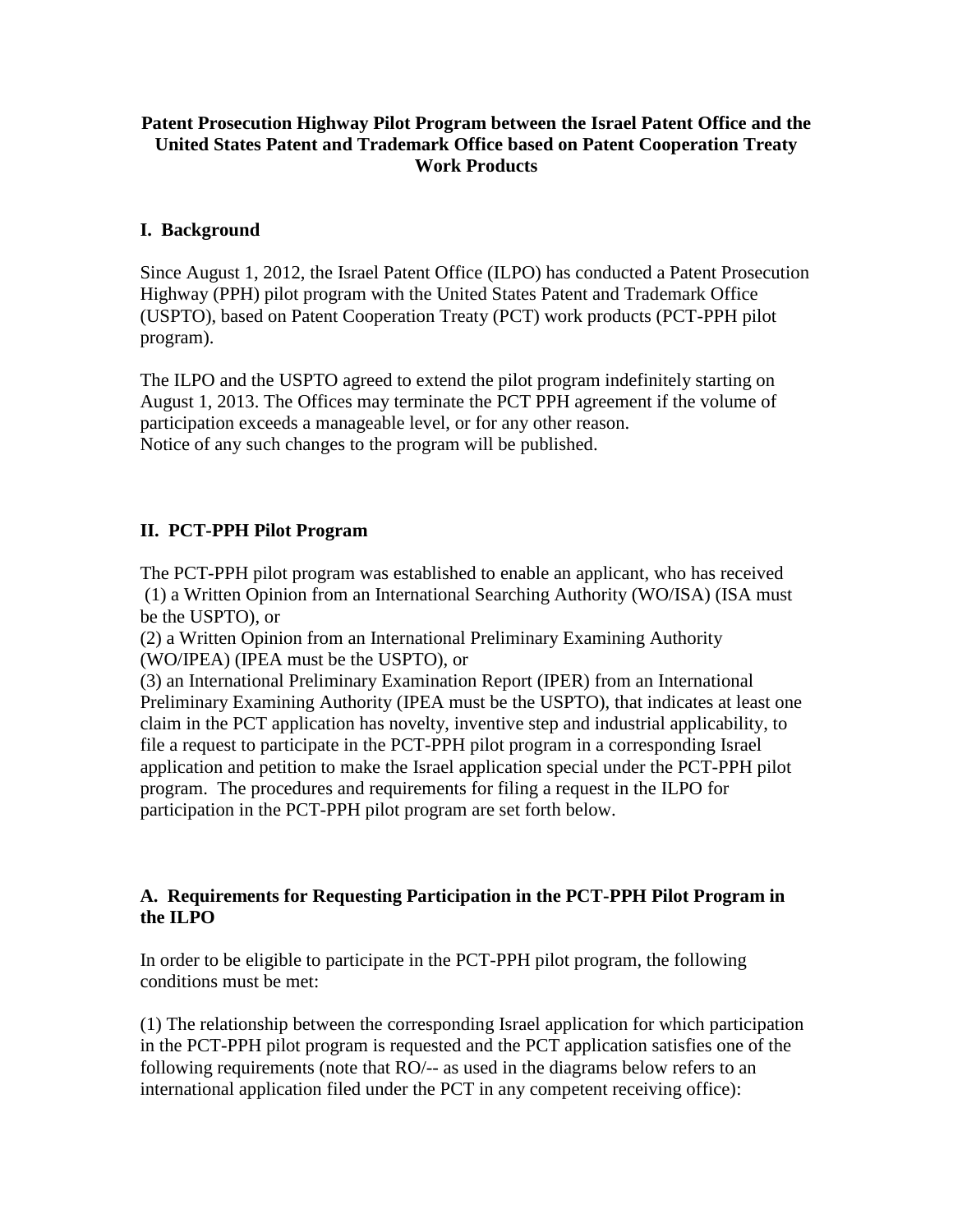(a) The Israel application is a national stage entry of the corresponding PCT application. See diagrams  $(A)$ ,  $(A')$  and  $(A'')$  below.

**(A) The Israel application is a national stage entry of the corresponding PCT application.**



**(A') The Israel application is a national stage entry of the corresponding PCT application.**

**(The corresponding PCT application claims priority to a national application filed anywhere.)**

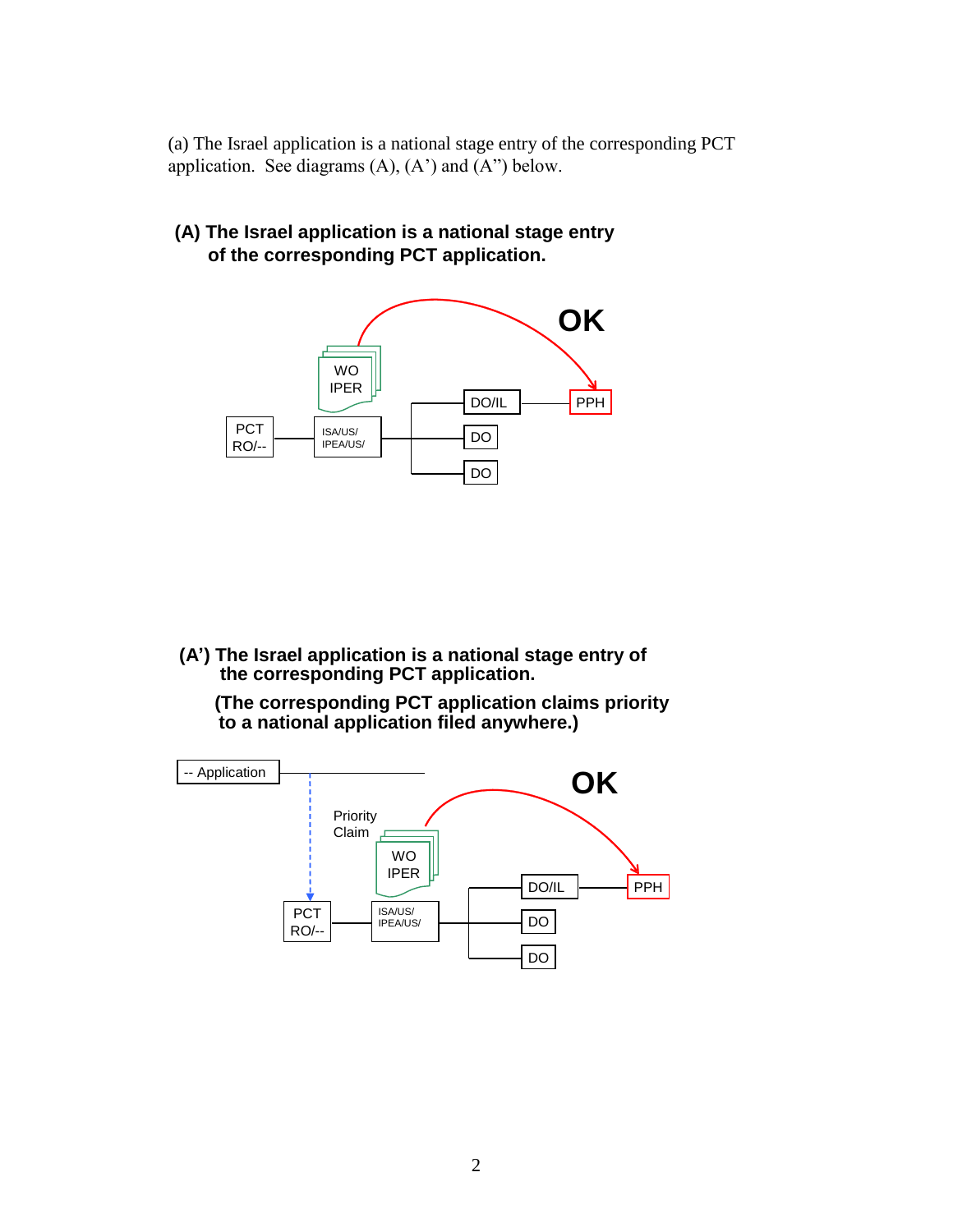**(A'') The Israel application is a national stage entry of the corresponding PCT application. (The corresponding PCT application claims priority to another PCT application.)**

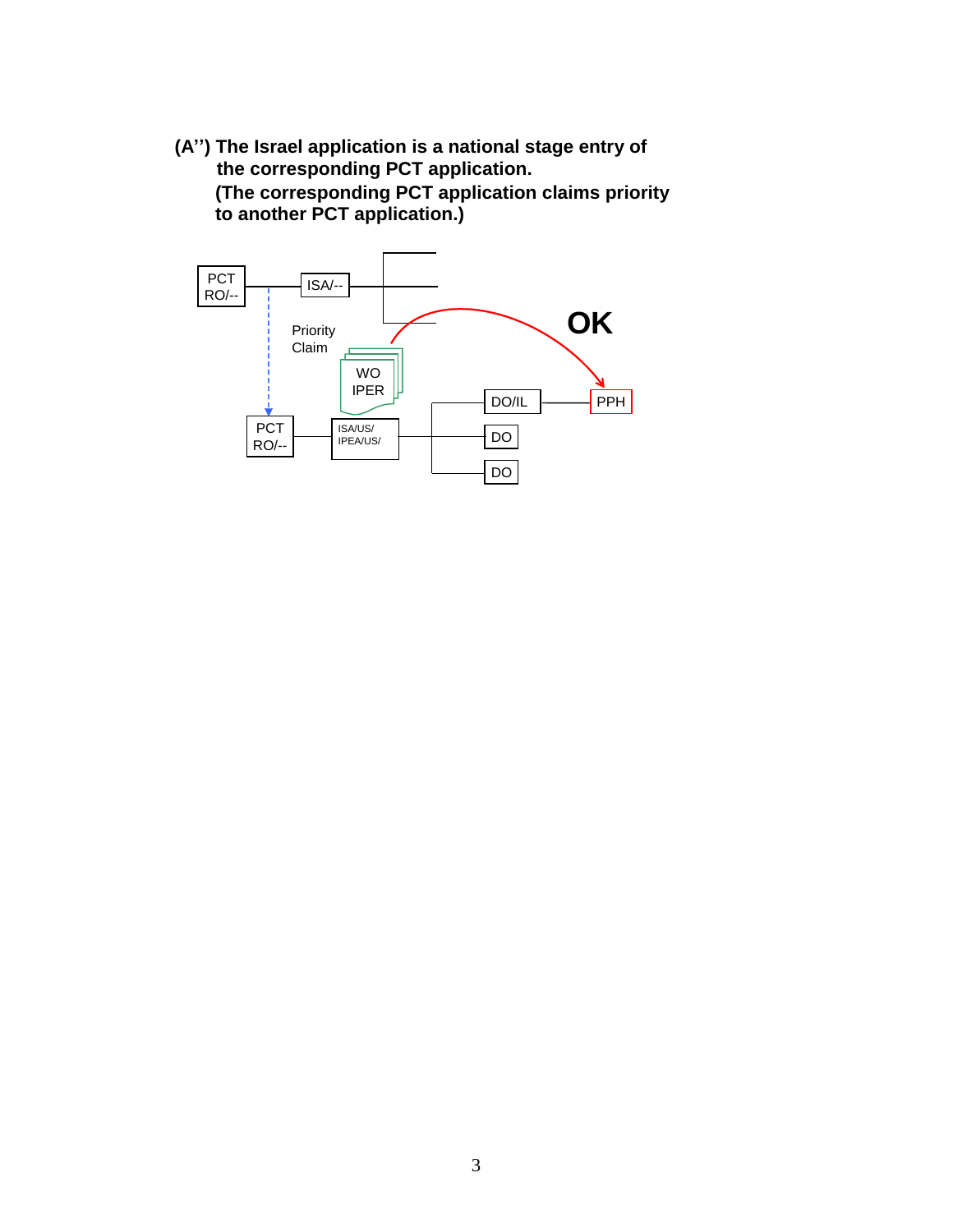(b) The Israel application is a national application which forms the basis for the priority claim in the corresponding PCT application. See diagram (B) below.

**(B) The Israel application is a national application which forms the basis for the priority claim in the corresponding PCT application.**

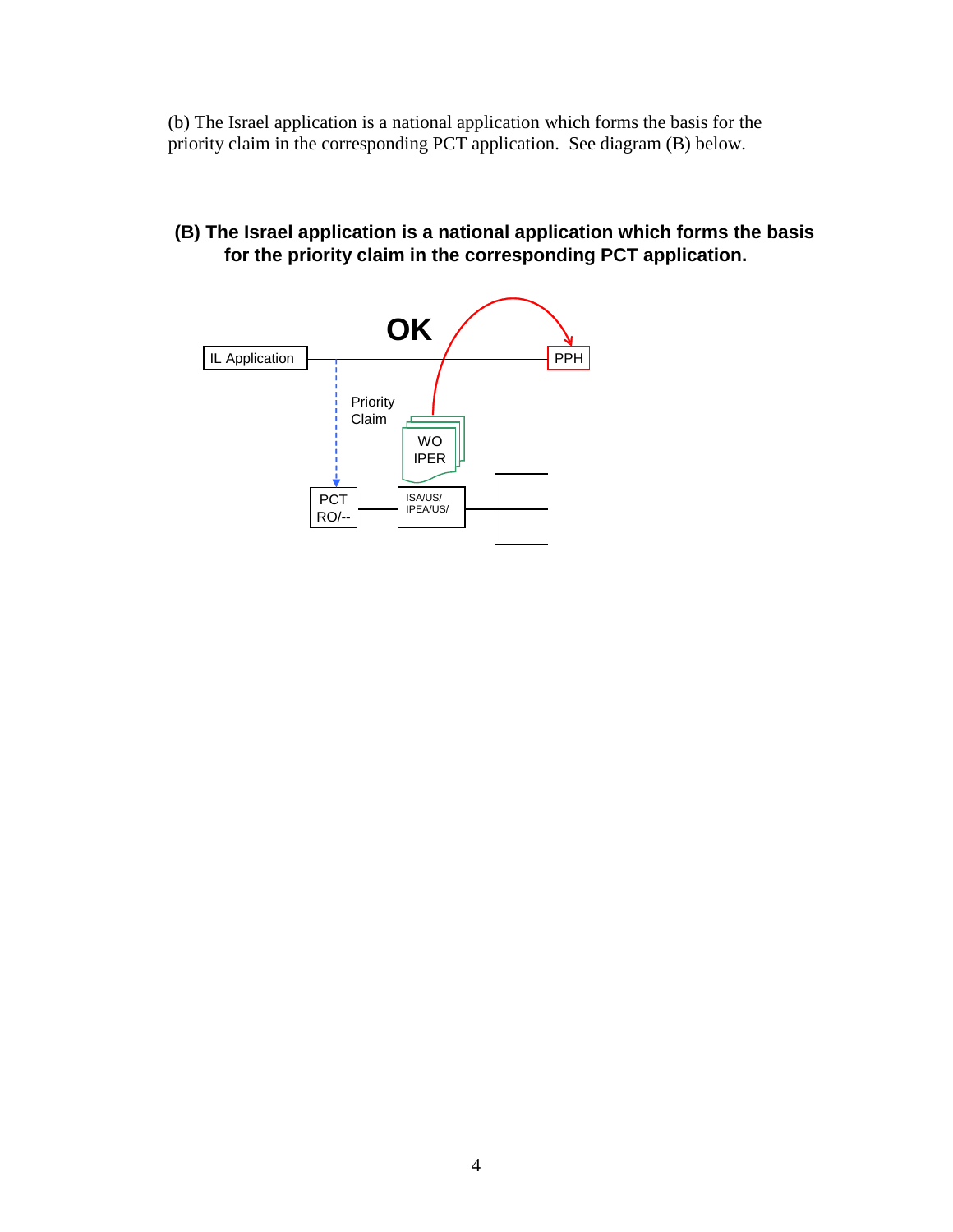(c) The Israel application is a national stage entry of another PCT application (which can be filed in any competent receiving office) which claims priority to the corresponding PCT application. See diagram (C) below.

# **(C) The Israel application is a national stage entry of a PCT application which claims priority to the corresponding PCT application.**

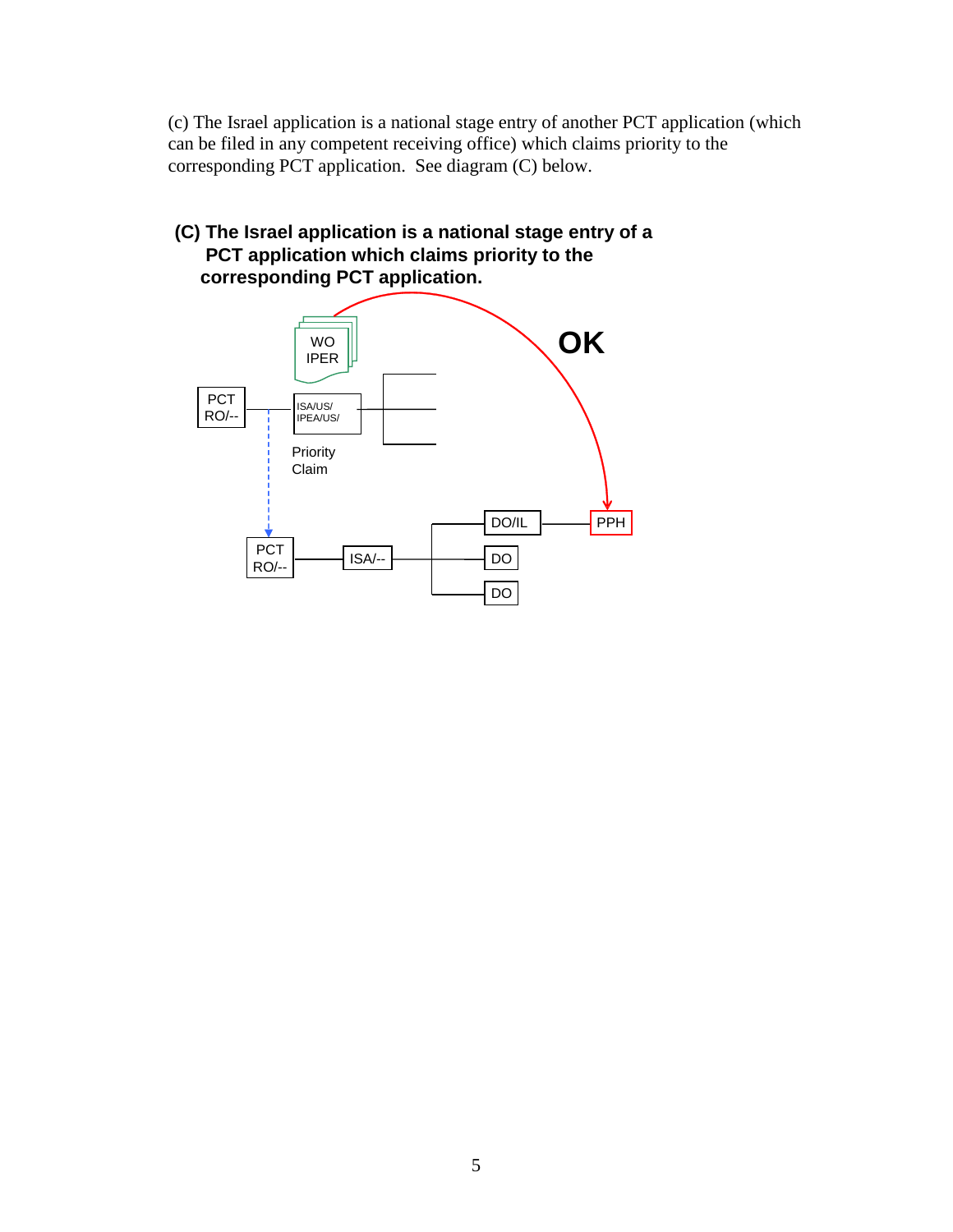(d) The Israel application is a national application claiming foreign/domestic priority to the corresponding PCT application. See diagram (D) below.

**(D) The Israel application is a national application claiming foreign/domestic priority to the corresponding PCT application.** 

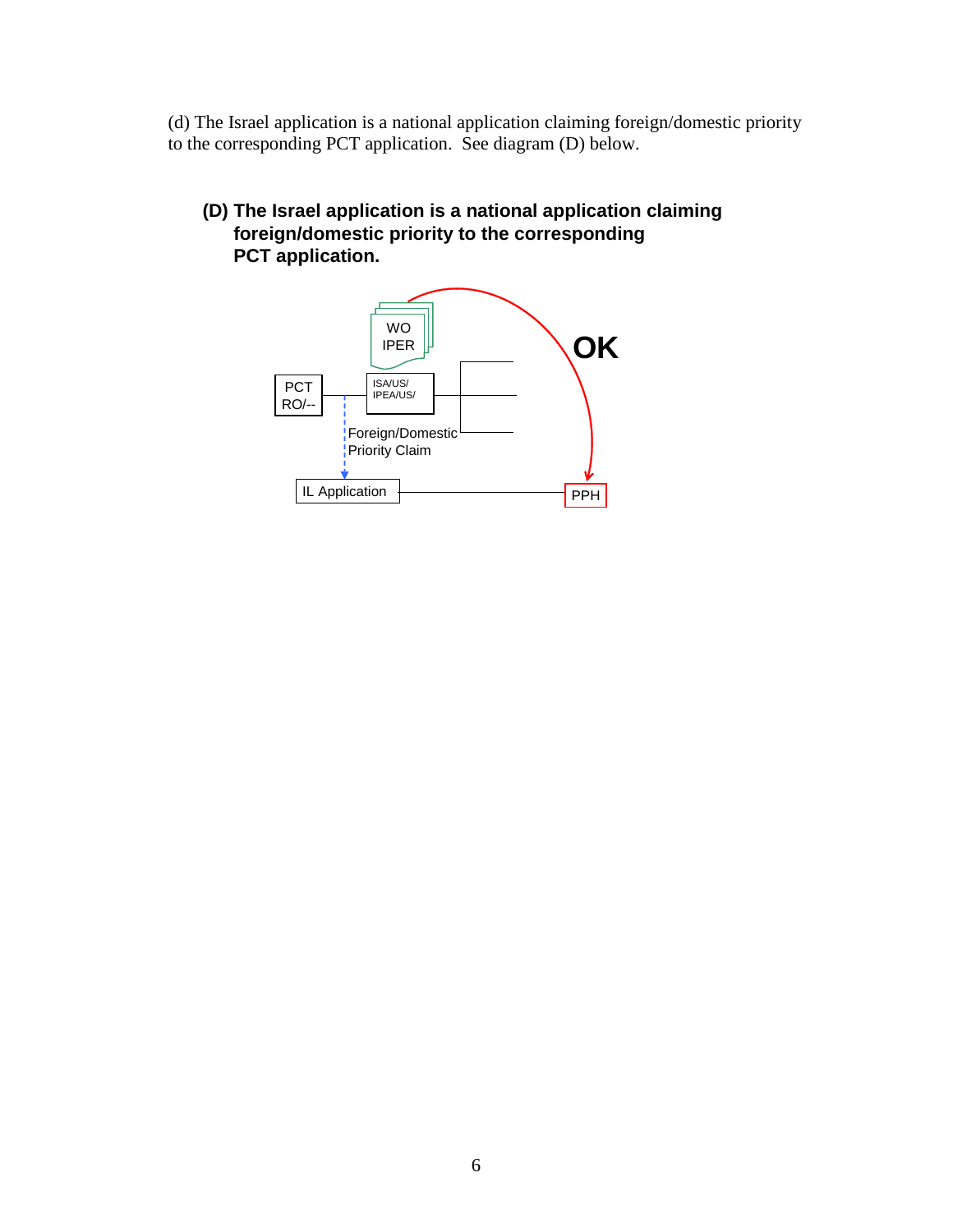(e) The Israel application is a divisional application of the Israel application which satisfies one of the above (a) through (d) scenarios. See diagrams (E1) and (E2) below.

**(E1) The Israel application is a divisional application of an application which satisfies requirement (a).** 



**(E2) The Israel application (IL2) is an application claiming Domestic priority to an application (IL1) which satisfies requirement (b).** 

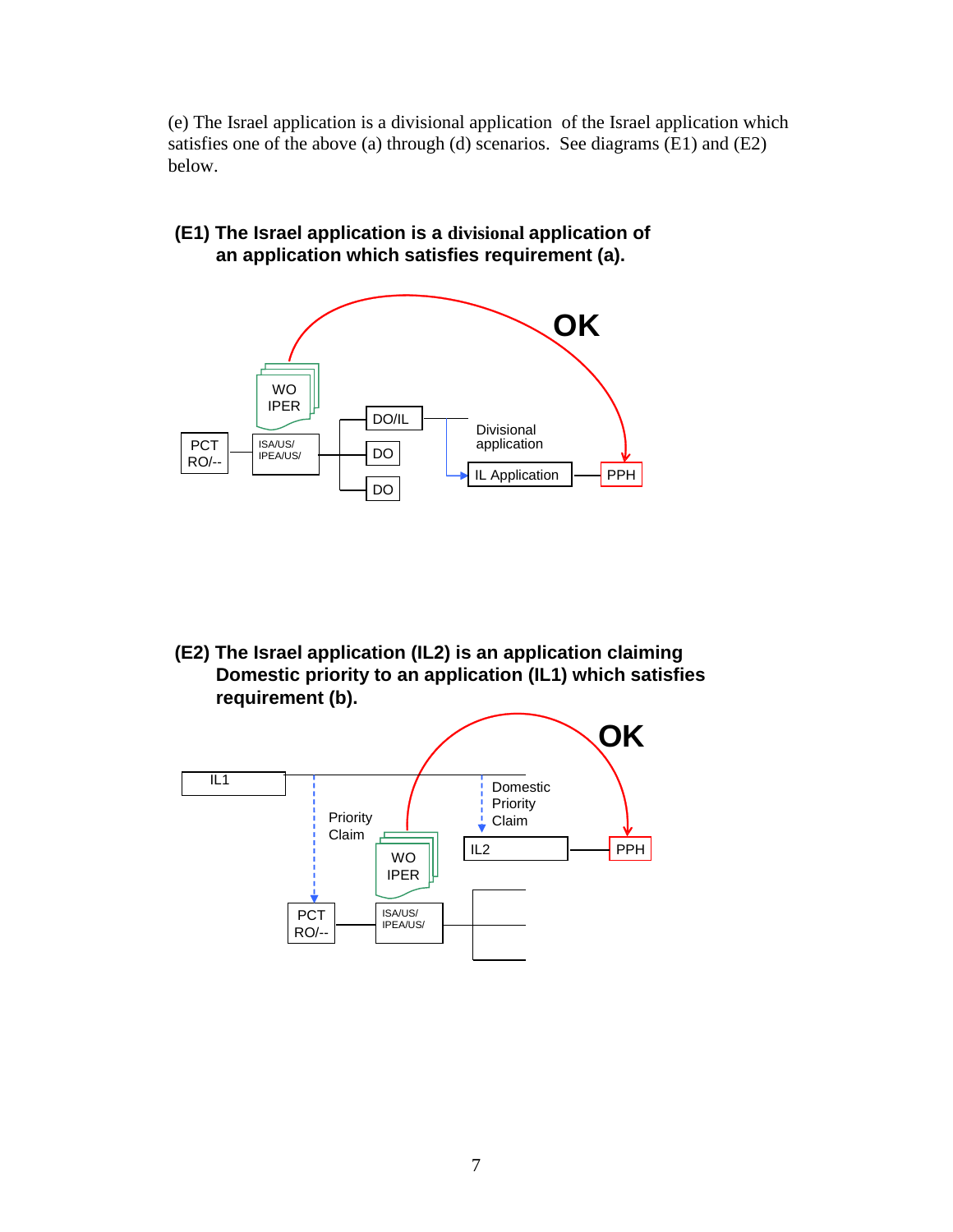(2) The latest work product in the international phase of the PCT application corresponding to the Israel application, namely, the WO/ISA, WO/IPEA, or the IPER, indicates at least one claim in the PCT application has novelty, inventive step and industrial applicability. In case any observation is described in Box VIII of the WO/ISA, WO/IPEA, or IPER which forms the basis for the PCT-PPH request, applicant must identify and explain why the claim(s) is/are not subject to any observation described in Box VIII irrespective of whether an amendment is submitted to correct the observation described in Box VIII. The Israel application will not be eligible to participate in the PCT-PPH pilot program if applicant does not identify and explain why the claim(s) is/are not subject to the observation described in Box VIII.

Note that the ISA and the IPEA which produced the WO/ISA, WO/IPEA and the IPER are limited to the USPTO.

Applicant may not file a request to participate in the PCT-PPH pilot program on the basis of an International Search Report (ISR) only.

(3) Claim Correspondence

(a) All of the claims in each Israel application for which a request for participation in the PCT-PPH pilot program is made must sufficiently correspond to or be amended to sufficiently correspond to one or more of those claims indicated as having novelty, inventive step and industrial applicability and be free of any observation described in Box VIII in the latest work product of the corresponding PCT application.

(b) Claims are considered to "sufficiently correspond" where, accounting for differences due to translations and claim format requirements, the claims in the Israel application are of the same or similar scope as the claims indicated as having novelty, inventive step and industrial applicability and free of any observation described in Box VIII in the latest work product of the corresponding PCT application, or the claims in the Israel application are narrower in scope than the claims indicated as having novelty, inventive step and industrial applicability and free of any observation described in Box VIII in the latest work product of the corresponding PCT application.

(c) In this regard, a claim that is narrower in scope occurs when a claim indicated as having novelty, inventive step and industrial applicability and free of any observation described in Box VIII in the latest work product of the corresponding PCT application is amended to be further limited by an additional feature that is supported in the written description of the Israel application. The claim(s) with the narrower scope must be written in dependent form in the Israel application for which participation in the PCT-PPH pilot program is requested.

(4) Substantive examination of the Israel application for which participation in the PCT-PPH pilot program is requested has not begun.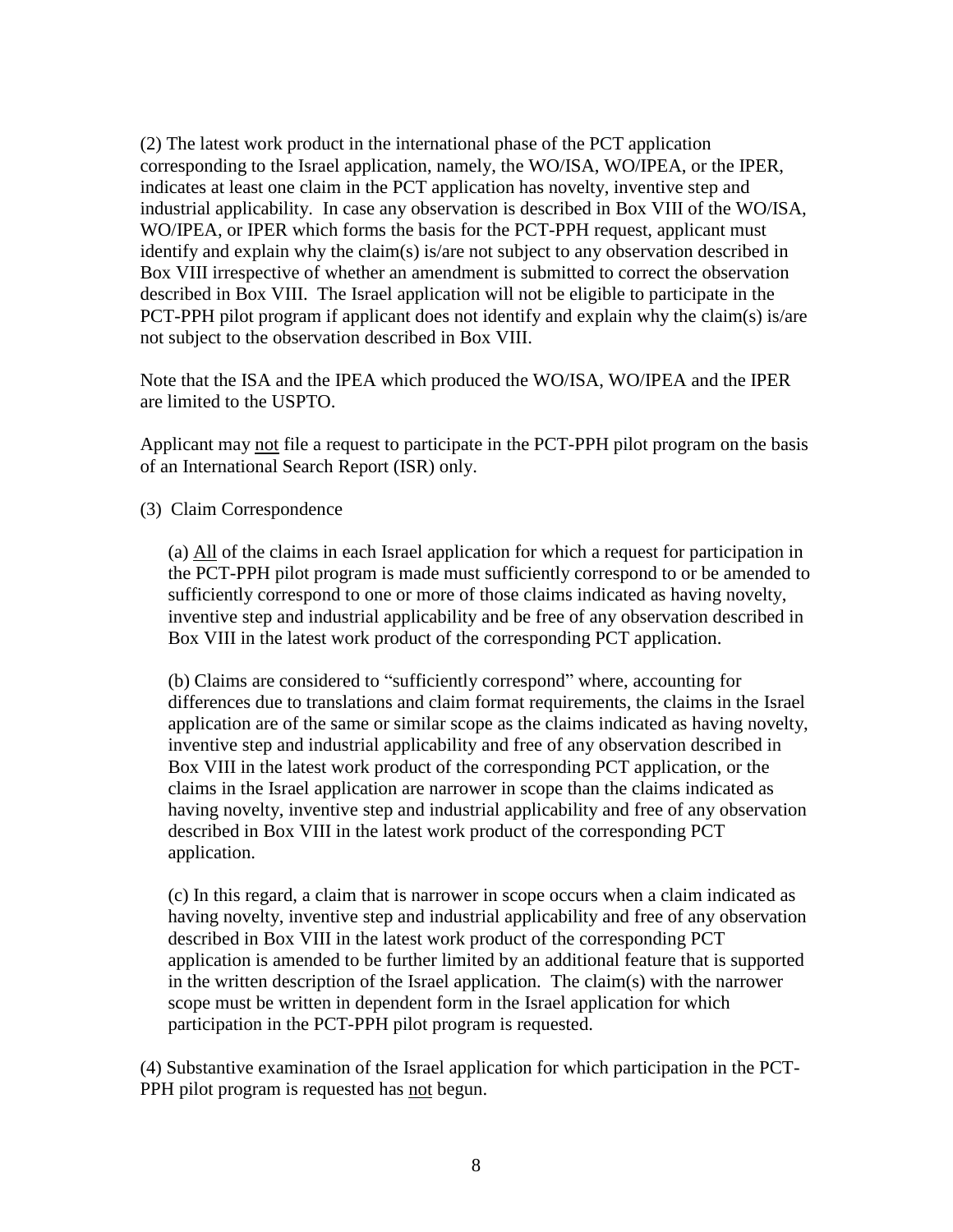(5) Applicant must file a request for participation in the PCT-PPH pilot program and a request that the Israel application be advanced out of turn for examination A sample request form will be available from the ILPO Web site at ["http://www.justice.gov.il/MOJEng/RashamHaptentim/Patents/PPH.](http://www.justice.gov.il/MOJEng/RashamHaptentim/Patents/PPH)htm " on August 1, 2012.

(6) Unless already filed in the Israel application for which participation in the PCT-PPH pilot program is requested, applicant must submit a copy of the latest international work product, WO/ISA, WO/IPEA or IPER, which indicated that the claim(s) has/have novelty, inventive step and industrial applicability. Where the required documents have been previously filed in the Israel application, applicant may simply refer to these documents and indicate in the request for participation in the PCT-PPH pilot program when these documents were previously filed in the Israel application. Where the Israel application and the corresponding PCT application satisfy the relationship noted in B.(1)(a) above, applicant need not submit a copy of the latest international work product since a copy of these documents is already contained in the file wrapper of the Israel application.

(7) Unless already filed in the Israel application for which participation in the PCT-PPH pilot program is requested, applicant must submit a copy of the claims from the corresponding PCT application which were indicated as having novelty, inventive step and industrial applicability in the latest work product of the PCT application. Where the required documents have been previously filed in the Israel application, applicant may simply refer to these documents and indicate in the request for participation in the PCT-PPH pilot program when these documents were previously filed in the Israel application. If the claims in the Israel application for which participation in the PCT-PPH pilot program is requested are identical to the claims from the corresponding PCT application, applicant may just indicate such in the PCT-PPH request and it will not be necessary for applicant to submit a copy of the claims from the corresponding PCT application.

(8) Applicant is required to submit a claims correspondence table in English. The claims correspondence table must indicate how all the claims in the Israel application sufficiently correspond to the claims indicated as having novelty, inventive step and industrial applicability in the latest international work product.

(9) Applicant must submit a listing according to Section 18 of the Israel Patents Law, 5727-1967 ("the Law"), of the documents cited in the international work products (ISR, WO/ISA, WO/IPEA, IPER) of the PCT application corresponding to the Israel application for which participation in the PCT-PPH pilot program is requested (unless such a listing has already been filed in the Israel application, in which case applicant may simply refer to the previously filed listing and indicate in the request for participation in the PCT-PPH pilot program when the listing was previously filed in the Israel application). Applicant must submit copies of all the documents cited in the international work products of the PCT application corresponding to the Israel application (unless the copies have already been filed in the Israel application, in which case applicant may simply refer to the previously filed copies of the documents and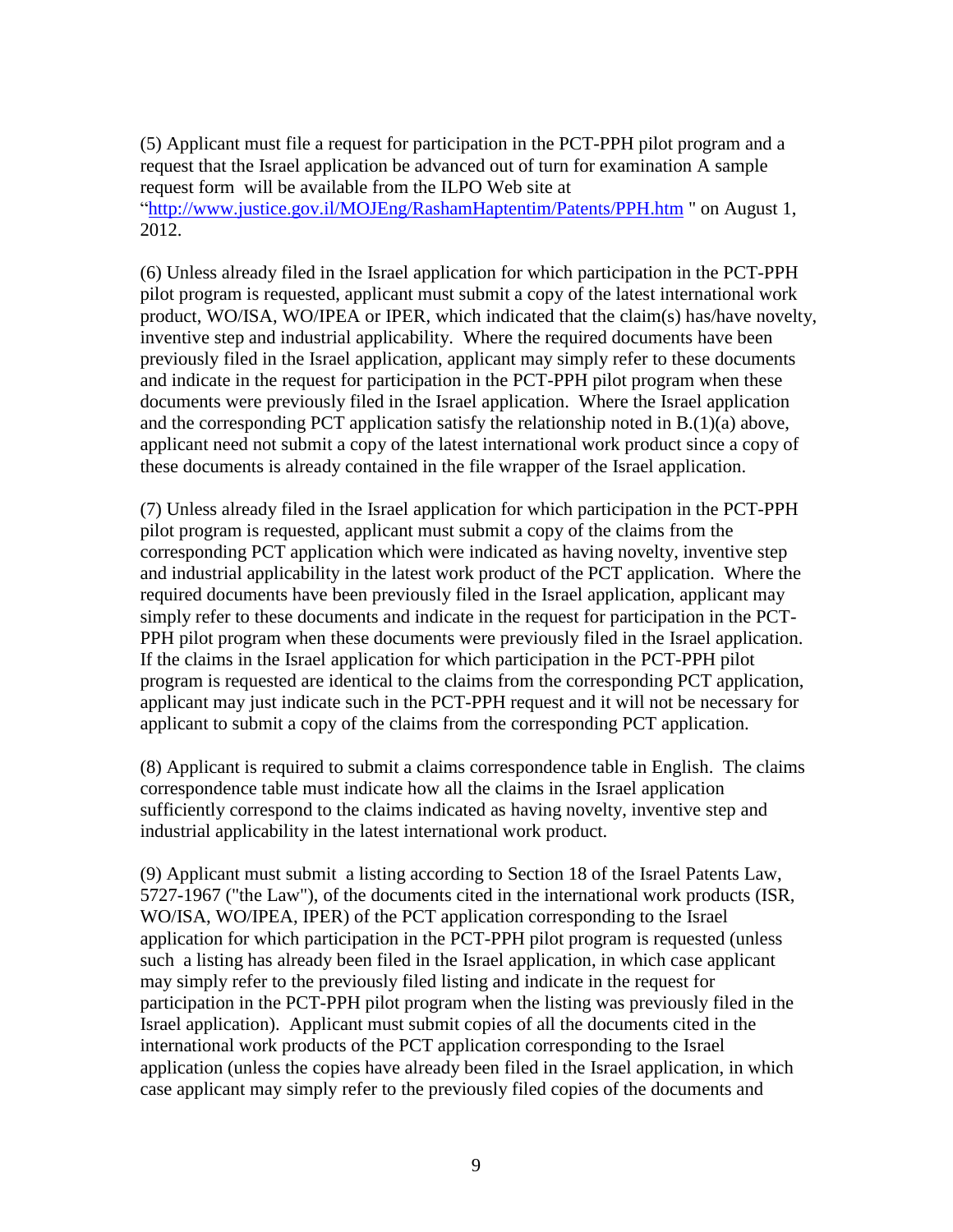indicate in the request for participation in the PCT-PPH pilot program when the copies were previously filed in the Israel application) except Israel patents or Israel patent application publications.

(10) The request for participation in the PCT-PPH pilot program and all the supporting documents must be submitted to the ILPO via the following email address: PPH@justice.gov.il Any preliminary amendments and Section 18 of the Law listings submitted with the PCT-PPH documents must be separately indexed as a preliminary amendment and Section 18 of the Law listing, respectively.

Where the request for participation in the PCT-PPH pilot program and special status are granted, applicant will be notified and the Israel application will be advanced out of turn for examination. In those instances where the request for participation in the PCT-PPH pilot program does not meet all the requirements set forth above, applicant will be notified and the defects in the request will be identified. Applicant will be given one opportunity to perfect the request in a renewed request for participation (which must be submitted and indexed accordingly as noted above). Note that action on the application by the examiner will NOT be suspended awaiting a reply by the applicant to perfect the request in a renewed request for participation. That is, if the application is picked up for examination by the examiner after applicant has been notified of the defects in the request, any renewed request will be dismissed. If the renewed request is perfected and examination has not begun, the request and special status will be granted, applicant will be notified and the Israel application will be advanced out of turn for examination. If not perfected, applicant will be notified and the application will await action in its regular turn.

Request for participation in the PCT-PPH pilot program and special status granted in a parent application will not carry over to a divisional application. Applicant must fulfill all the conditions set forth above in order for special status to be granted in the divisional application.

## **B. Special Examining Procedures**

Once the request for participation in the PCT-PPH pilot program and special status have been granted to the Israel application, the Israel application will be taken up for examination by the Israel examiner before all other categories of applications except those clearly in condition for allowance, those with set time limits, such as examiner's answers, and those that have been granted special status for "accelerated examination."

Any claims amended or added after the grant of the request for participation in the PCT-PPH pilot program must "sufficiently correspond" to the claims indicated as having novelty, inventive step and industrial applicability in the latest work product of the corresponding PCT application. See the definition of "sufficient correspondence" in II.B.(3) above. Applicant is required to submit a claims correspondence table along with the amendment (see II.B.(8) above). If the amended or newly added claims do not sufficiently correspond to the claims indicated as having novelty, inventive step and